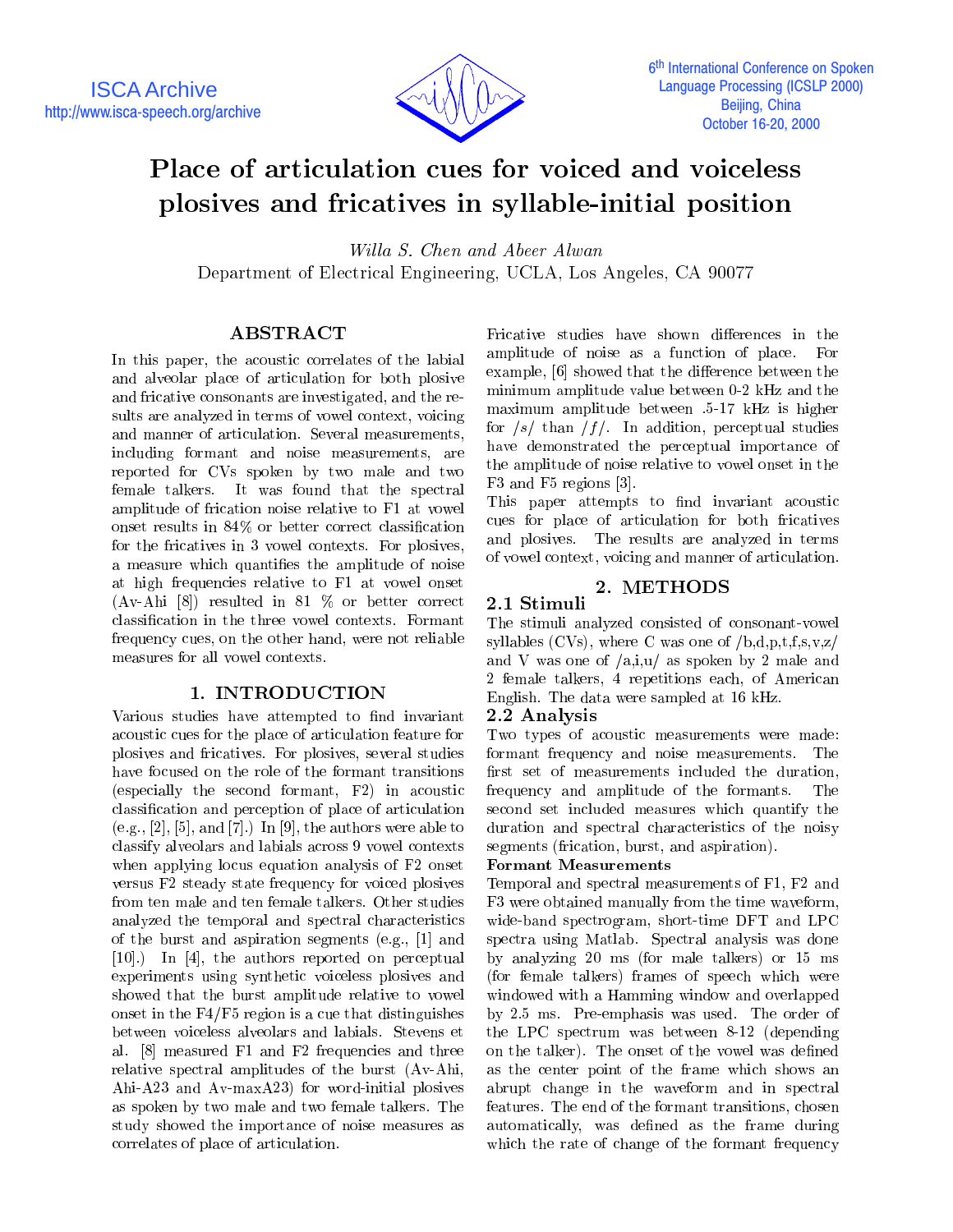fell to less than 5 Hz per 2.5 ms, and the average rate of change for the next 5 frames was also less than 5 Hz per 2.5 ms. Since locating the transition offset is prone to error, a third point, called the steady-state, was measured at 95 ms after vowel onset. At each of these three points (vowel onset, offset and steady-state), the corresponding time, frequency and amplitude of F1, F2, and F3 were recorded. The difference between vowel onset and steady-state formant frequencies are referred to as F1 $\Delta$ , F2 $\Delta$  and F3 $\Delta$ . The locus equations [9] were also obtained for all CV syllables using F2 onset and steady-state frequencies.

#### Noise Measurements

 Burst, VOT, and frication noise duration: The durations of the burst, VOT, frication noise and aspiration noise were obtained manually from the time waveform and wide-band spectrogram of the signals.

 Relative Spectral Measurements Burst and noise spectra were estimated using the Welch periodogram method using a 6 ms window with a 3 ms overlap. If the duration of the burst is shorter than 9 ms, then a 3 ms window with a 1.5 ms of overlap was used. The first three of the following relative spectral amplitude measurements are similar to those suggested by Stevens et al. for plosive consonants [8]. (1)Ahi-A23: Ahi represents the peak spectrum amplitude of the combined burst and aspiration region (hereafter referred to as BUAS) in plosives, and frication noise in fricatives in the frequency range above 3500 Hz for females and 3000 Hz for males. A23 is the average spectral amplitude in the F2-F3 range. This measurement characterizes the spectral tilt of the burst/aspiration region [8]. (2)Av-Ahi: Av represents the spectral amplitude peak around F1 at vowel onset. Av-Ahi is a measure of the amplitude of the noise at high frequencies relative to the vowel<sup>[8]</sup>. (3)Av-maxA23: maxA23 is the maximum of the BUAS spectral amplitude around the F2-F3 region.  $Av$ -max $A23$  was calculated only for plosives to determine mid-frequency spectral prominence [8].  $(4)$ Av4-A45 Similar to the definition for  $Av\&$  A23, Av4 represents the peak amplitude of the spectrum around F4 at vowel onset. A45 is the average amplitude of the BUAS or noise in the F4-F5 region. This measurement was inspired by studies [3] and [4].  $(5)$ Av4-maxA45: This quantity is similar to  $Av4-A45$  except that we calculate the maximum amplitude of the BUAS/noise in the F4-F5 region. (6)Amid-Avmid: Amid is the average of the BUAS spectral amplitude, and Avmid is the average of the vowel onset spectral amplitude between 3200 and 4800 Hz. This quantity

|                  | F1 onset | F2 onset | F3 onset |
|------------------|----------|----------|----------|
| fa,sa/           | $100\%$  | 84%      | $81\%$   |
| va,za/           | $100\%$  | 84%      | 78%      |
| $f_{\rm i,si}/$  | 59%      | 69%      | $62\%$   |
| vi, zi/          | $59\%$   | $69\%$   | $66\%$   |
| fu, su/          | $63\%$   | 84\%     | $75\%$   |
| vu,zu            | 69%      | $81\%$   | $75\%$   |
| ba, da/          | 94\%     | 97%      | 75%      |
| pa, ta/          | $66\%$   | 69%      | $63\%$   |
| bi, di/          | $69\%$   | $69\%$   | 69%      |
| $pi, \text{ti}/$ | $69\%$   | $56\%$   | $63\%$   |
| bu, du/          | $81\%$   | 88%      | 88%      |
| pu, tu           | $59\%$   | 88%      | $66\%$   |
| $_{\rm b,d}$     | $65\%$   | 78\%     | $68\%$   |
| p,t              | $56\%$   | $68\%$   | 55%      |
| f,s/             | $67\%$   | 68%      | 70%      |
| V,Z/             | $68\%$   | $72\%$   | $67\%$   |

Table 1: Percent correct classication using F1, F2 or F3 onset values for individual CVs and for each consonant pair. Numbers in boldface represent the highest percent correct classification for place of articulation using a particular feature.

is measured only for plosives to characterize the difference in amplitude between the burst/aspiration and the vowel at mid-frequencies.  $(7) Av-Anoise$ : This measurement was measured for fricatives only. Anoise represents the average amplitude of the entire noise spectrum.

#### 3. RESULTS

Tables 1 - 5 summarize the results in terms of percent correct classication for all syllables. Numbers in bold face represent the highest percent correct classication for place of articulation using a particular feature. For example, in the /fa,sa/ case, F1 onset values separate well (100% correct classification) between the labial and alveolar place of articulation, but not in the  $/f_{\rm i,si}/\csc(59\%)$ . Formant frequency measures (especially F1 and F2 onset values, F2 $\Delta$ and F3 $\Delta$ ) cue place for several /Ca/ and /Cu/ syllables but not for /Ci/ syllables. Relative noise spectral measurements seem to provide better discrimination cues for place of articulation than formants. For example, the Av-Anoise (for fricatives) and Av-Ahi (for plosives) measures resulted in more than 81% correct place classication for both voiced and voiceless consonants and for both vowel-dependent and vowel-independent measures. VOT (not shown in the tables) does not cue place for plosives. Burst duration signals place of articulation for plosives in  $/Ca/$  and  $/Ci/$  syllables (above 81% correct classification) but not for  $\text{/Cu/}$  syllables; noise duration,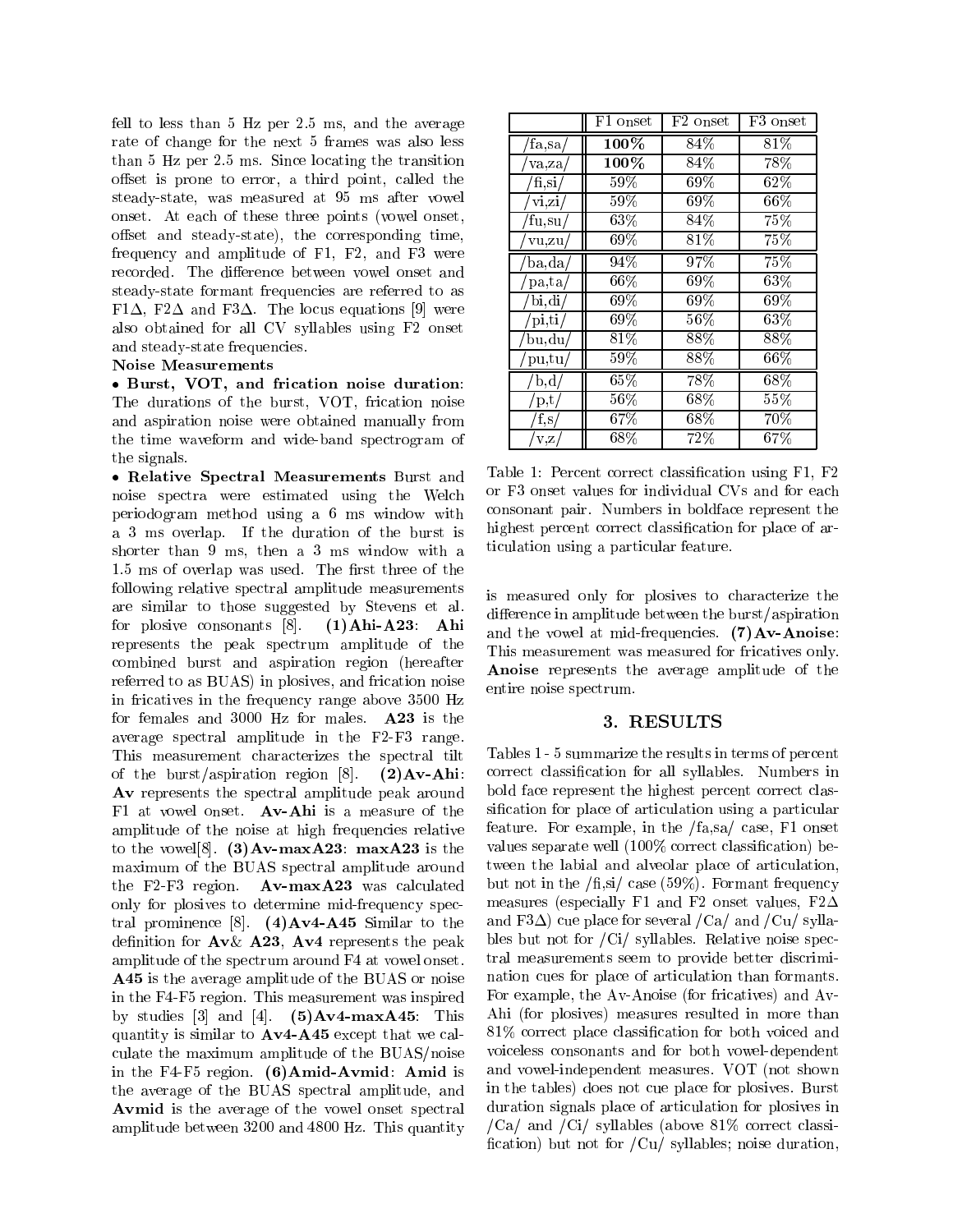|                  | $F1\Delta$ | $\mathrm{F2}\Delta$ | $F3\Delta$ |
|------------------|------------|---------------------|------------|
|                  |            |                     |            |
| $fa$ ,sa/        | 78\%       | 93%                 | 96%        |
| va, za           | $72\%$     | 94%                 | 84%        |
| $f_{1,s1}$       | $59\%$     | 75%                 | $69\%$     |
| vi, zi/          | $69\%$     | 72%                 | 88%        |
| fu,su,           | $63\%$     | 72%                 | 78%        |
| vu, zu/          | $59\%$     | $59\%$              | 84%        |
| $_{\rm ba, da/}$ | 78%        | $100\%$             | 97%        |
| pa,ta/           | 75%        | 78%                 | $63\%$     |
| bi, di/          | $66\%$     | $59\%$              | $75\%$     |
| pi, ti/          | $66\%$     | $66\%$              | 72%        |
| bu,du/           | 78%        | 75%                 | 91%        |
| pu, tu/          | $66\%$     | 78%                 | $75\%$     |
| $_{\rm b,d}$     | $61\%$     | 74%                 | 78%        |
| p,t              | $61\%$     | $67\%$              | $56\%$     |
| $\rm f,s/$       | $60\%$     | $68\%$              | 73%        |
| V,Z              | 57%        | 68%                 | $70\%$     |

Table 2: Percent correct classification using  $F1\Delta$ , F2 $\Delta$  or F3 $\Delta$ .

on the other hand, does signal some place information for fricatives in all vowel contexts (above 75% correct classication). Measurements that showed 100% classication for place include F1 onset frequency for /fa,sa/, /va,za/, F2 $\Delta$  for /ba,da/, Av-Ahi for /pu,tu/ and Av-Anoise for /fu,su/.

To examine locus equations [9] in different vowel contexts, the slope and Y-intercept values are calculated for each CV. Bar graphs of the slope and Y-intercept values are shown in Figures 1- 2. For the plosives, F2 slope measures cue place for voiced plosives but not for the voiceless ones (with the exception of  $/pa, ta/$ .) Y-intercept values are higher for the voiceless alveolars in the  $\overline{\text{Ci}}$  and  $\overline{\text{Cu}}$  contexts, but these values are higher for the voiced labials in the  $/Ca/$  and  $/Ci/$ contexts. Fricatives do not show a consistent pattern in the slope values when considering individual vowel contexts and the Y-intercept values are higher for the alveolars except for  $/fa$ , sa  $/$  and  $/fi$ , si $/$ . However, if the slope and Y-intercept values are obtained using CVs across all vowel contexts, alveolars consistently show smaller (or flatter) slope values and larger Y-intercepts. Slopes and Y-intercept values are summarized in Table 6.

#### 4. SUMMARY

This study attempts to find invariant acoustic cues for place of articulation and investigate the effect of vowel context, voicing, and manner of articulation. Several acoustic measurements (formant and noise) were made for both voiced and voiceless plosives and fricatives in three vowel contexts. There was no single measure that can cue place for both plosives and fricatives and in all vowel contexts.

Results showed that noise measurements are reliable cues for place of articulation. For example, the Av-Anoise measure for fricatives and Av-Ahi

|                                                  | Ahi-              | $Av-$   | $Av4-$ | $Av\overline{4}$ |
|--------------------------------------------------|-------------------|---------|--------|------------------|
|                                                  | A23               | Ahi     | A45    | maxA45           |
| fa,sa/                                           | $66\%$            | 75%     | 75%    | 78\%             |
| va,za                                            | $66\%$            | $66\%$  | $72\%$ | 78%              |
| $\sqrt[\text{fi}, \text{si}/\sqrt[3]{\text{fi}}$ | $59\%$            | $59\%$  | 78%    | $94\%$           |
| $\overline{vi,zi}$                               | $63\%$            | $63\%$  | $78\%$ | $81\%$           |
| fu,su                                            | 72%               | 72%     | 84%    | 88%              |
| vu, zu/                                          | $66\%$            | 69%     | 69%    | 88%              |
| ba,da/                                           | $59\%$            | $91\%$  | 84%    | 84%              |
| pa, ta/                                          | $91\%$            | 84%     | $72\%$ | 75%              |
| bi, di/                                          | $75\%$            | $94\%$  | $69\%$ | 75%              |
| pi, ti/                                          | 97%               | 81%     | 78%    | $81\%$           |
| bu, du/                                          | 78%               | $91\%$  | $66\%$ | 69%              |
| pu, tu                                           | 94%               | $100\%$ | 84%    | $91\%$           |
| $\mathbf{b}, \mathbf{d}$                         | $68\%$            | $90\%$  | $64\%$ | 72%              |
| p, t                                             | $\overline{89\%}$ | 86%     | 79%    | 79%              |
| f, s                                             | 59%               | $67\%$  | $76\%$ | 85%              |
| V, Z                                             | 65%               | $64\%$  | 71%    | 81\%             |

Table 3: Percent correct classification using Ahi-A23, Av-Ahi, Av4-A45 or Av4-maxA45.

|         | A v-A noise | Noise Duration |
|---------|-------------|----------------|
| 'fa,sa/ | 97%         | 75%            |
| va, za, | $91\%$      | 75%            |
| 'fi,si  | 84%         | 78%            |
| vi,zi   | 97%         | 91%            |
| fu,su   | $100\%$     | 75%            |
| vu,zu   | $97\%$      | 75%            |
| t.s,    | $90\%$      | 68%            |
| v.z     | $90\%$      | 70%            |

Table 4: Percent correct classification using Av-

|                   | Amid-  | $A v -$ | Burst    |
|-------------------|--------|---------|----------|
|                   | Avmid  | maxA23  | Duration |
| $_{\rm ba, da/}$  | 78%    | $81\%$  | $81\%$   |
| pa, ta            | $75\%$ | $66\%$  | 97%      |
| bi, di/           | $84\%$ | 78\%    | 84%      |
| pi, ti            | $75\%$ | $72\%$  | $81\%$   |
| $_{\text{bu,du}}$ | 78%    | $72\%$  | $59\%$   |
| pu,tu,            | $88\%$ | $75\%$  | $69\%$   |
| b,d               | $76\%$ | 74\%    | 72%      |
| $_{\rm p,t}$      | $77\%$ | $60\%$  | $68\%$   |

Table 5: Percent correct classification using Amid-Avmid, Av-maxA23, or Burst Duration.